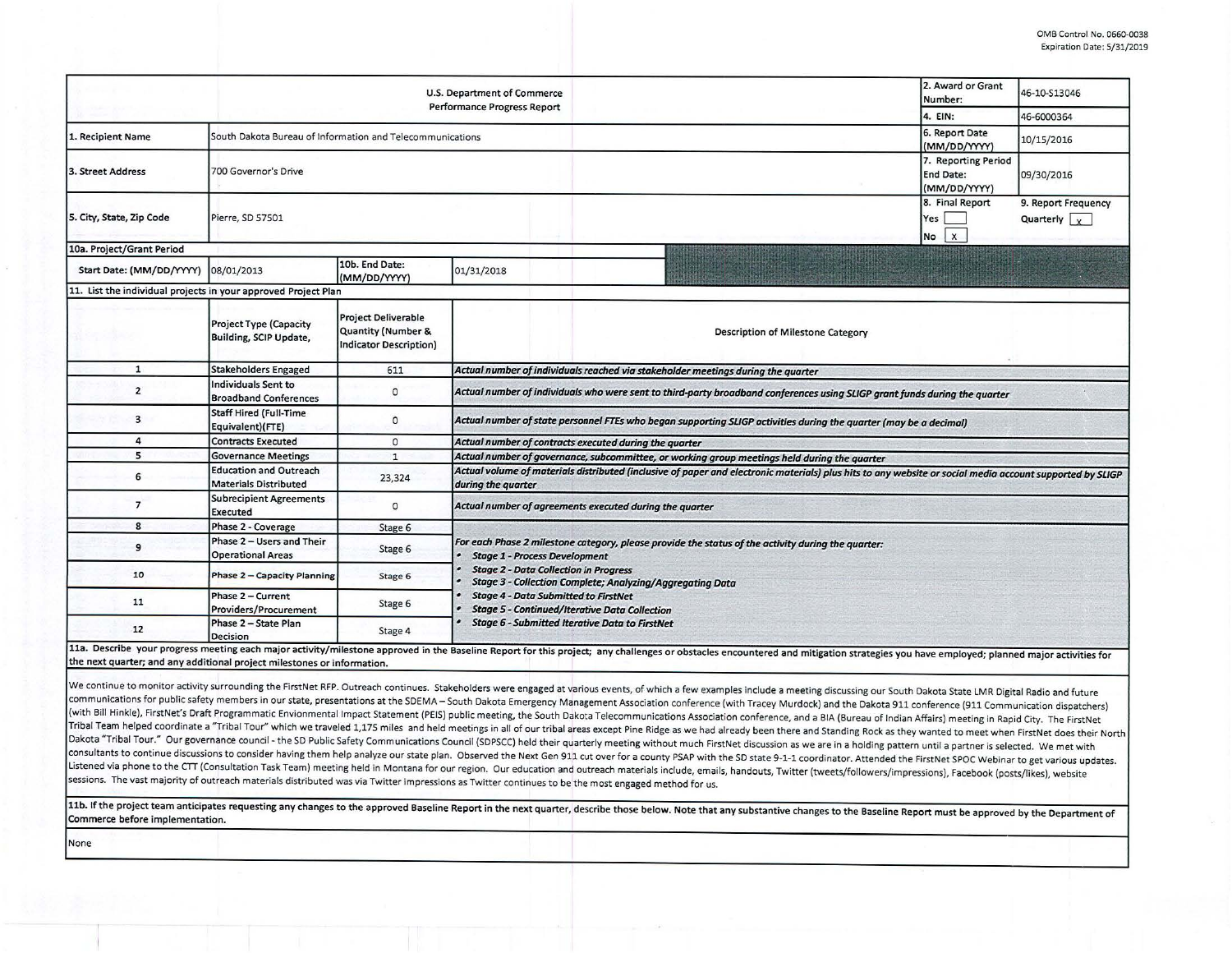| FirstNet's help coordinating with our tribal areas has been a great help in our abilities to provide outreach to them. Also having FirstNet folks (Tracey Murdock, Bill Hinkle) come and present from the FirstNet perspective<br>12a. If the project is not fully staffed, describe how any lack of staffing may impact the project's time line and when the project will be fully staffed.<br>12b. Staffing Table - Please include all staff that have contributed time to the project. Please do not remove individuals from this table.<br>13a. Subcontracts Table - Include all subcontractors. The totals from this table must equal the "Subcontracts Total" in Question 14f. | Project (s) Assigned |                                                       |                                                        |                                                     |                                             | Change                      |  |  |  |  |
|--------------------------------------------------------------------------------------------------------------------------------------------------------------------------------------------------------------------------------------------------------------------------------------------------------------------------------------------------------------------------------------------------------------------------------------------------------------------------------------------------------------------------------------------------------------------------------------------------------------------------------------------------------------------------------------|----------------------|-------------------------------------------------------|--------------------------------------------------------|-----------------------------------------------------|---------------------------------------------|-----------------------------|--|--|--|--|
|                                                                                                                                                                                                                                                                                                                                                                                                                                                                                                                                                                                                                                                                                      |                      |                                                       |                                                        |                                                     |                                             |                             |  |  |  |  |
|                                                                                                                                                                                                                                                                                                                                                                                                                                                                                                                                                                                                                                                                                      |                      |                                                       |                                                        |                                                     |                                             |                             |  |  |  |  |
|                                                                                                                                                                                                                                                                                                                                                                                                                                                                                                                                                                                                                                                                                      |                      |                                                       |                                                        |                                                     |                                             |                             |  |  |  |  |
|                                                                                                                                                                                                                                                                                                                                                                                                                                                                                                                                                                                                                                                                                      |                      |                                                       |                                                        |                                                     |                                             |                             |  |  |  |  |
|                                                                                                                                                                                                                                                                                                                                                                                                                                                                                                                                                                                                                                                                                      |                      |                                                       |                                                        |                                                     |                                             |                             |  |  |  |  |
|                                                                                                                                                                                                                                                                                                                                                                                                                                                                                                                                                                                                                                                                                      |                      |                                                       |                                                        |                                                     |                                             |                             |  |  |  |  |
|                                                                                                                                                                                                                                                                                                                                                                                                                                                                                                                                                                                                                                                                                      |                      |                                                       |                                                        |                                                     |                                             |                             |  |  |  |  |
|                                                                                                                                                                                                                                                                                                                                                                                                                                                                                                                                                                                                                                                                                      |                      |                                                       |                                                        |                                                     |                                             |                             |  |  |  |  |
|                                                                                                                                                                                                                                                                                                                                                                                                                                                                                                                                                                                                                                                                                      |                      |                                                       |                                                        |                                                     |                                             |                             |  |  |  |  |
|                                                                                                                                                                                                                                                                                                                                                                                                                                                                                                                                                                                                                                                                                      |                      |                                                       |                                                        |                                                     |                                             |                             |  |  |  |  |
|                                                                                                                                                                                                                                                                                                                                                                                                                                                                                                                                                                                                                                                                                      |                      |                                                       |                                                        |                                                     |                                             |                             |  |  |  |  |
|                                                                                                                                                                                                                                                                                                                                                                                                                                                                                                                                                                                                                                                                                      |                      |                                                       |                                                        |                                                     |                                             |                             |  |  |  |  |
|                                                                                                                                                                                                                                                                                                                                                                                                                                                                                                                                                                                                                                                                                      |                      |                                                       |                                                        |                                                     |                                             |                             |  |  |  |  |
|                                                                                                                                                                                                                                                                                                                                                                                                                                                                                                                                                                                                                                                                                      |                      |                                                       |                                                        |                                                     | Provide daily support for the SLIGP process |                             |  |  |  |  |
|                                                                                                                                                                                                                                                                                                                                                                                                                                                                                                                                                                                                                                                                                      |                      |                                                       |                                                        | Provide administrative support for grant management |                                             |                             |  |  |  |  |
|                                                                                                                                                                                                                                                                                                                                                                                                                                                                                                                                                                                                                                                                                      |                      |                                                       | Provide engineering expertise and staffing for project |                                                     |                                             |                             |  |  |  |  |
|                                                                                                                                                                                                                                                                                                                                                                                                                                                                                                                                                                                                                                                                                      |                      | Provide administrative support for grant management   |                                                        |                                                     |                                             |                             |  |  |  |  |
|                                                                                                                                                                                                                                                                                                                                                                                                                                                                                                                                                                                                                                                                                      |                      | Provide administrative support for governance process |                                                        |                                                     |                                             |                             |  |  |  |  |
|                                                                                                                                                                                                                                                                                                                                                                                                                                                                                                                                                                                                                                                                                      |                      |                                                       |                                                        |                                                     |                                             |                             |  |  |  |  |
|                                                                                                                                                                                                                                                                                                                                                                                                                                                                                                                                                                                                                                                                                      |                      |                                                       |                                                        |                                                     |                                             |                             |  |  |  |  |
| RFP/RFQ Issued (Y/N)                                                                                                                                                                                                                                                                                                                                                                                                                                                                                                                                                                                                                                                                 | Contract<br>Executed | <b>Start Date</b>                                     | <b>End Date</b>                                        | <b>Total Federal Funds</b><br>Allocated             |                                             | <b>Total Matching Funds</b> |  |  |  |  |
|                                                                                                                                                                                                                                                                                                                                                                                                                                                                                                                                                                                                                                                                                      | (Y/N)                |                                                       |                                                        |                                                     |                                             | Allocated                   |  |  |  |  |
| N                                                                                                                                                                                                                                                                                                                                                                                                                                                                                                                                                                                                                                                                                    | N                    | <b>TBD</b>                                            | <b>TBD</b>                                             | \$                                                  | 51,000                                      | \$0                         |  |  |  |  |
| N                                                                                                                                                                                                                                                                                                                                                                                                                                                                                                                                                                                                                                                                                    | N                    | TBD                                                   | TBD                                                    | Ś<br>180,000                                        |                                             | \$0                         |  |  |  |  |
| N                                                                                                                                                                                                                                                                                                                                                                                                                                                                                                                                                                                                                                                                                    | N                    | TBD                                                   | <b>TBD</b>                                             | \$                                                  | 30,000                                      | \$0                         |  |  |  |  |
| N                                                                                                                                                                                                                                                                                                                                                                                                                                                                                                                                                                                                                                                                                    | ${\sf N}$            | TBD                                                   | <b>TBD</b>                                             | \$                                                  | 30,000                                      | \$0                         |  |  |  |  |
| N                                                                                                                                                                                                                                                                                                                                                                                                                                                                                                                                                                                                                                                                                    | ${\sf N}$            | TBD                                                   | <b>TBD</b>                                             | \$<br>140,000                                       |                                             | \$0                         |  |  |  |  |
|                                                                                                                                                                                                                                                                                                                                                                                                                                                                                                                                                                                                                                                                                      | N                    | <b>TBD</b>                                            | <b>TBD</b>                                             | \$                                                  |                                             | \$0                         |  |  |  |  |
| N                                                                                                                                                                                                                                                                                                                                                                                                                                                                                                                                                                                                                                                                                    | N                    | TBD                                                   | <b>TBD</b>                                             | \$                                                  |                                             | \$25,440                    |  |  |  |  |
| N                                                                                                                                                                                                                                                                                                                                                                                                                                                                                                                                                                                                                                                                                    |                      |                                                       |                                                        |                                                     |                                             |                             |  |  |  |  |
|                                                                                                                                                                                                                                                                                                                                                                                                                                                                                                                                                                                                                                                                                      |                      |                                                       |                                                        |                                                     |                                             | 120,000<br>60,000           |  |  |  |  |